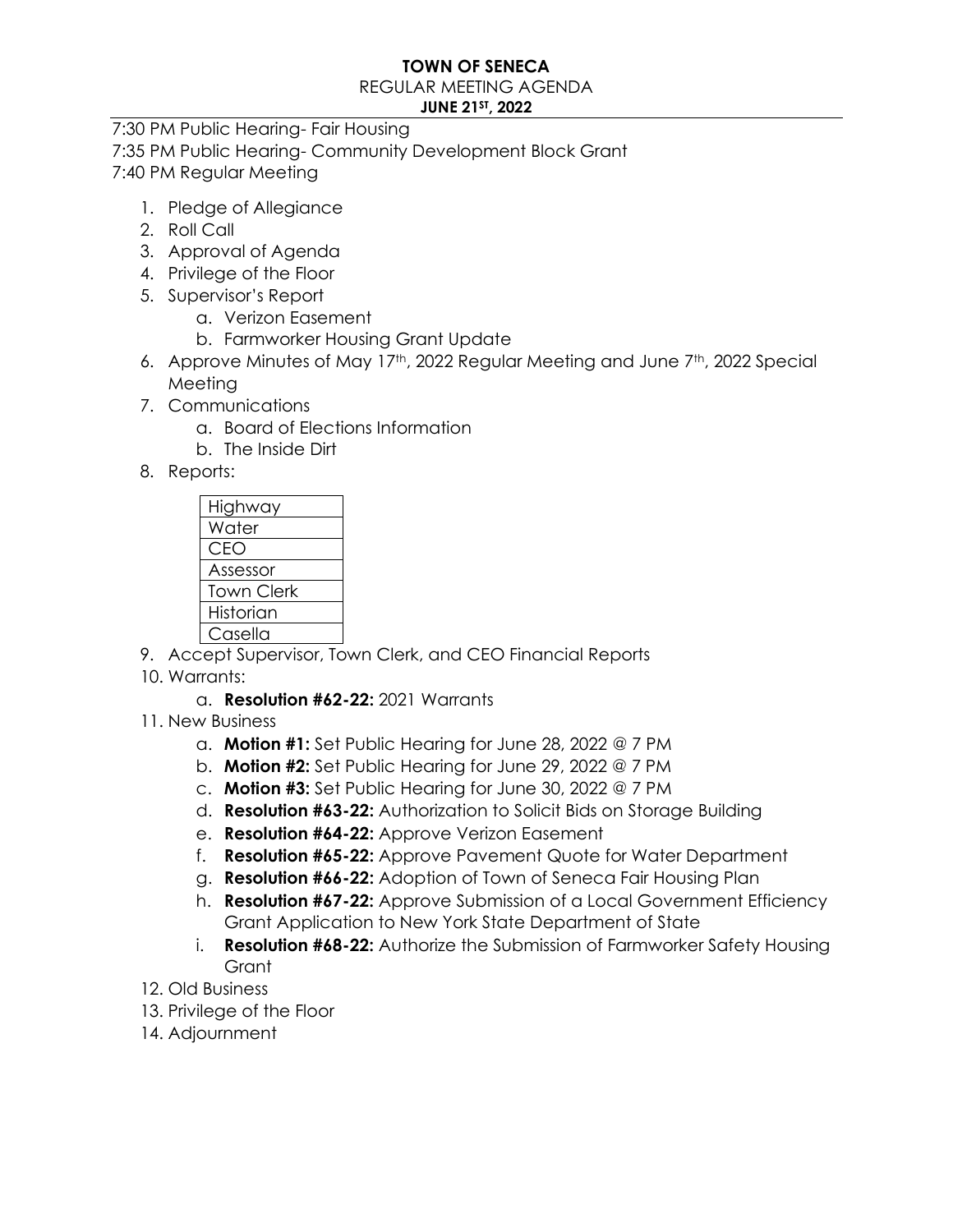# **RESOLUTIONS & MOTIONS TOWN OF SENECA**

*Regular Board Meeting* June 21st, 2022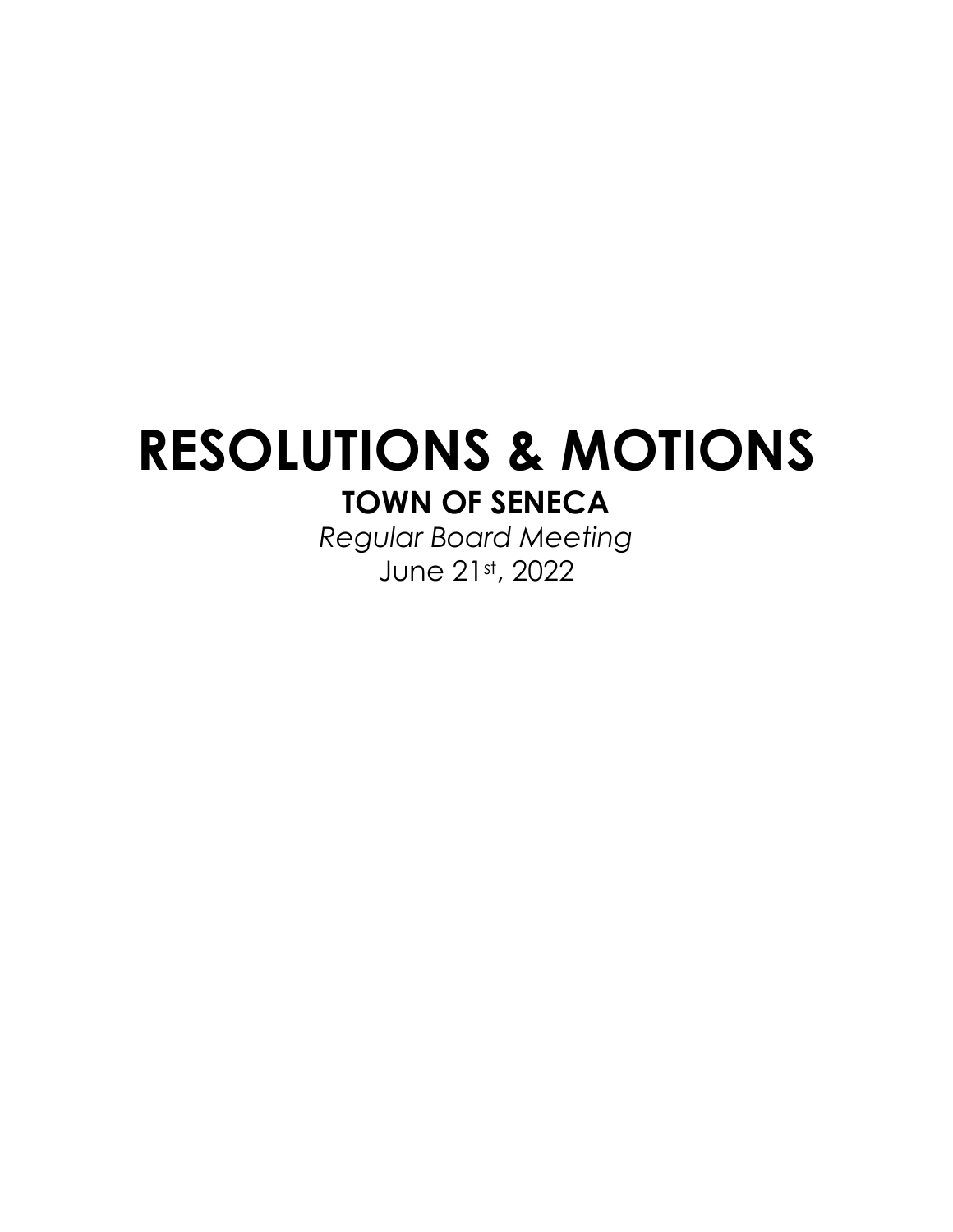# **Resolution # 62-22**

# Authorization to Pay the 2022 Audited Vouchers

| <b>Claim Category</b>       | <b>Claim Numbers</b> | <b>Claim Amount</b> |
|-----------------------------|----------------------|---------------------|
| <b>GENERAL</b>              |                      |                     |
| <b>HIGHWAY</b>              |                      |                     |
| <b>WATER</b>                |                      |                     |
| <b>SEWER</b>                |                      |                     |
| <b>HALL</b>                 |                      |                     |
| STANLEY                     |                      |                     |
| SENECA CASTLE               |                      |                     |
| <b>TRUST &amp; AGENCY</b>   |                      |                     |
| <b>WATER CAPITAL SYSTEM</b> |                      |                     |

|  |  | Ayes   Nays   Abst.   Absent   Motion   Second |  |
|--|--|------------------------------------------------|--|
|  |  |                                                |  |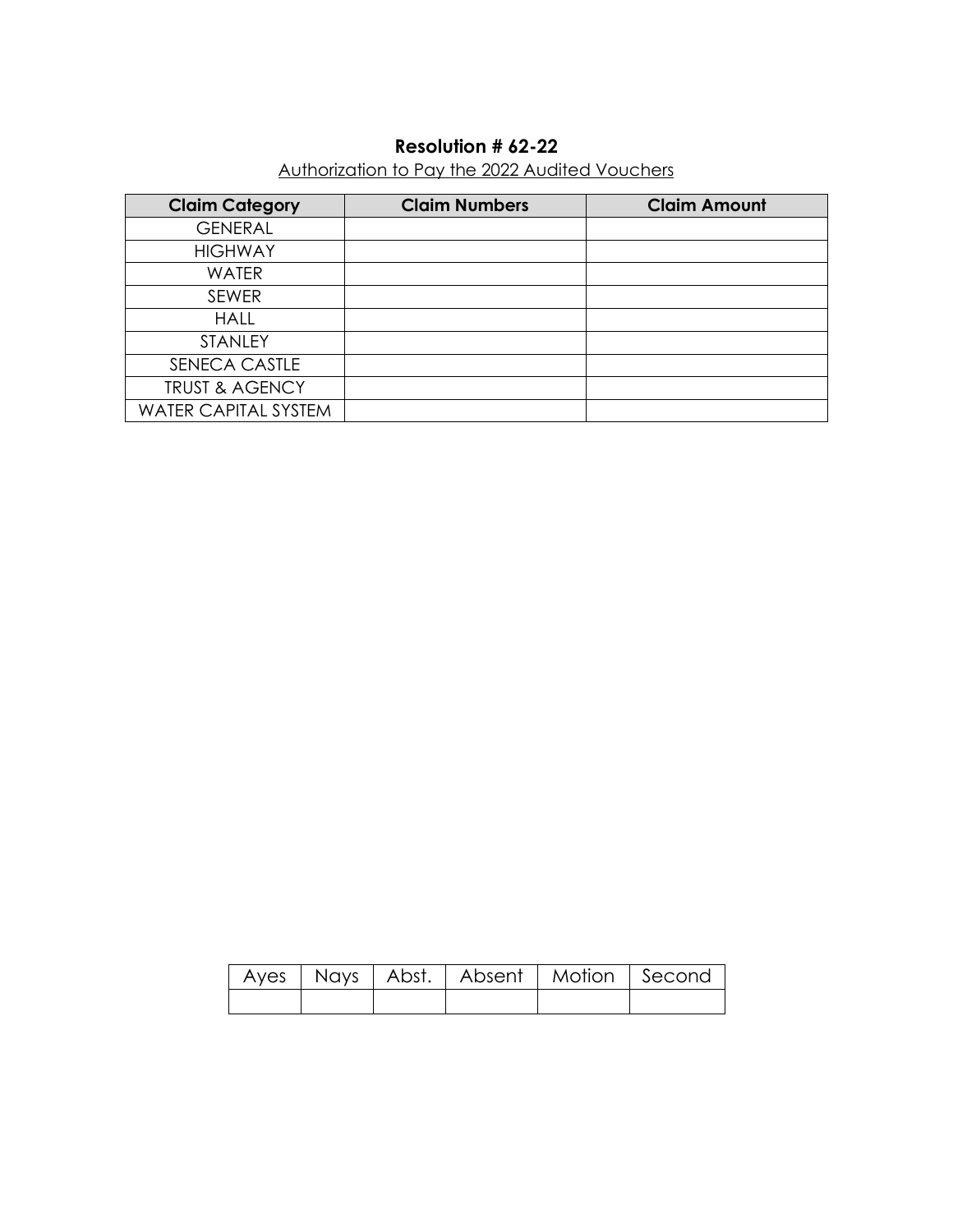#### **MOTION #1**

Supervisor Wickham looks for a motion to set a date for a public hearing on June 28, 2022, at 7:00 PM located at the Hall Fire Department for an information session on the future of the Ontario County Landfill.

| <b>Motion Made By</b> | <b>Motion Seconded By</b> | All in favor? |
|-----------------------|---------------------------|---------------|
|                       |                           |               |
|                       |                           |               |
|                       |                           |               |

Supervisor Wickham now directs Clerk Eagley to publish a legal notice in the Finger Lakes Times with the date and time of this Public Hearing.

## **MOTION #2**

Supervisor Wickham looks for a motion to set a date for a public hearing on June 29, 2022, at 7:00 PM located at the Stanley Fire Department for an information session on the future of the Ontario County Landfill.

| <b>Motion Made By</b> | <b>Motion Seconded By</b> | All in favor? |
|-----------------------|---------------------------|---------------|
|                       |                           |               |
|                       |                           |               |
|                       |                           |               |

Supervisor Wickham now directs Clerk Eagley to publish a legal notice in the Finger Lakes Times with the date and time of this Public Hearing.

## **MOTION #3**

Supervisor Wickham looks for a motion to set a date for a public hearing on June 30, 2022, at 7:00 PM located at the Seneca Castle Fire Department for an information session on the future of the Ontario County Landfill.

| <b>Motion Made By</b> | <b>Motion Seconded By</b> | All in favor? |
|-----------------------|---------------------------|---------------|
|                       |                           |               |
|                       |                           |               |
|                       |                           |               |

Supervisor Wickham now directs Clerk Eagley to publish a legal notice in the Finger Lakes Times with the date and time of this Public Hearing.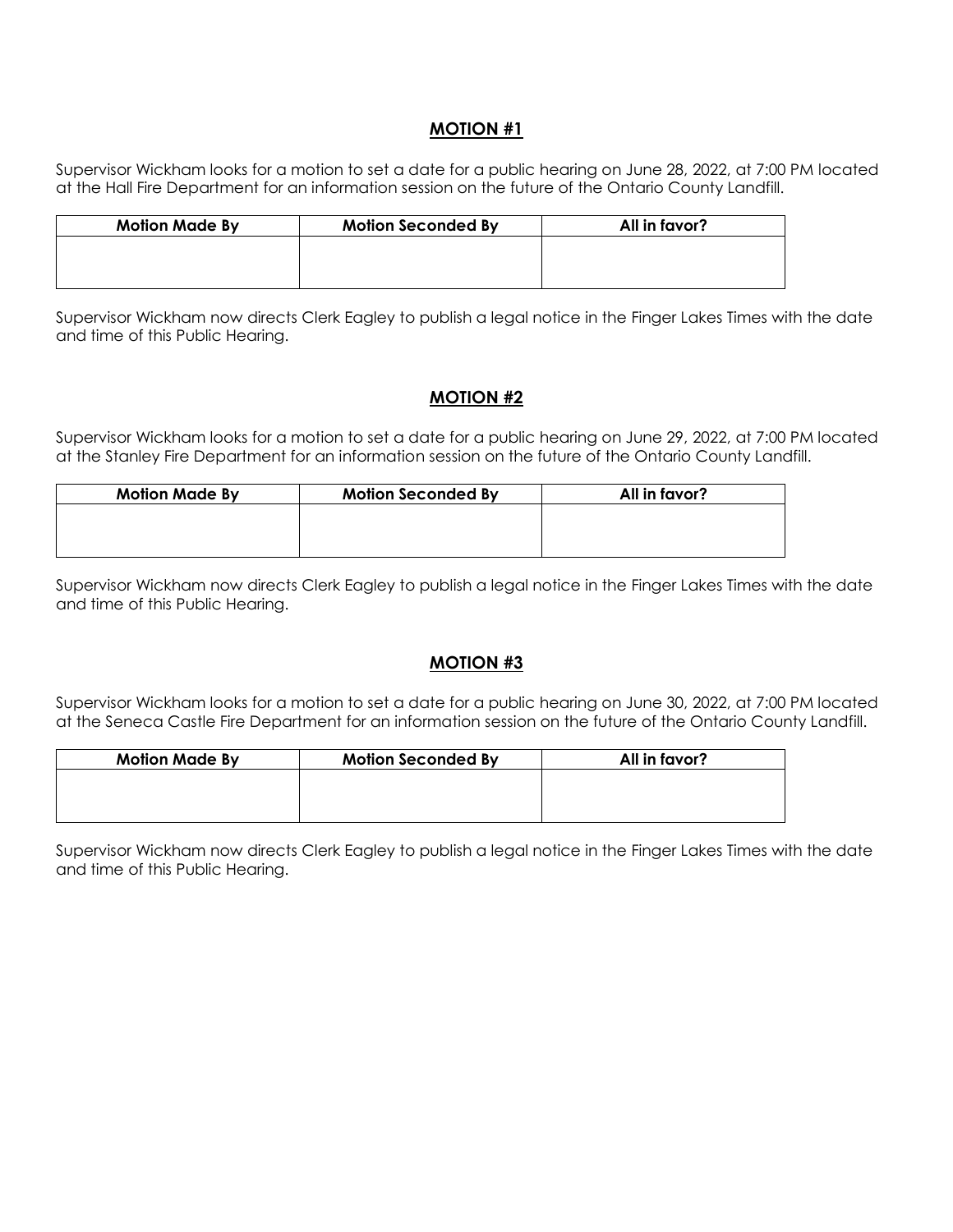## **Resolution #63-22** Authorization to Solicit Bids for Construction of Storage Building

**WHEREAS,** the 2022 Adopted Town Budget for the Town of Seneca includes monies in the Operation of Buildings fund under Maintenance and Repair; and

**WHEREAS,** CEO Hoover is requesting to solicit bids for the construction of a 40x70 storage building (40x60 with a 10-foot overhang at the North end); and

**NOW THEREFORE BE IT RESOLVED,** the Town Board of the Town of Seneca hereby authorizes the competitive bidding of the construction of the building, including but not limited to time, labor and materials and directs the Town Clerk to advertise this bid as is required under General Municipal Law.

|  | Ayes   Nays   Abst.   Absent   Motion   Second |  |
|--|------------------------------------------------|--|
|  |                                                |  |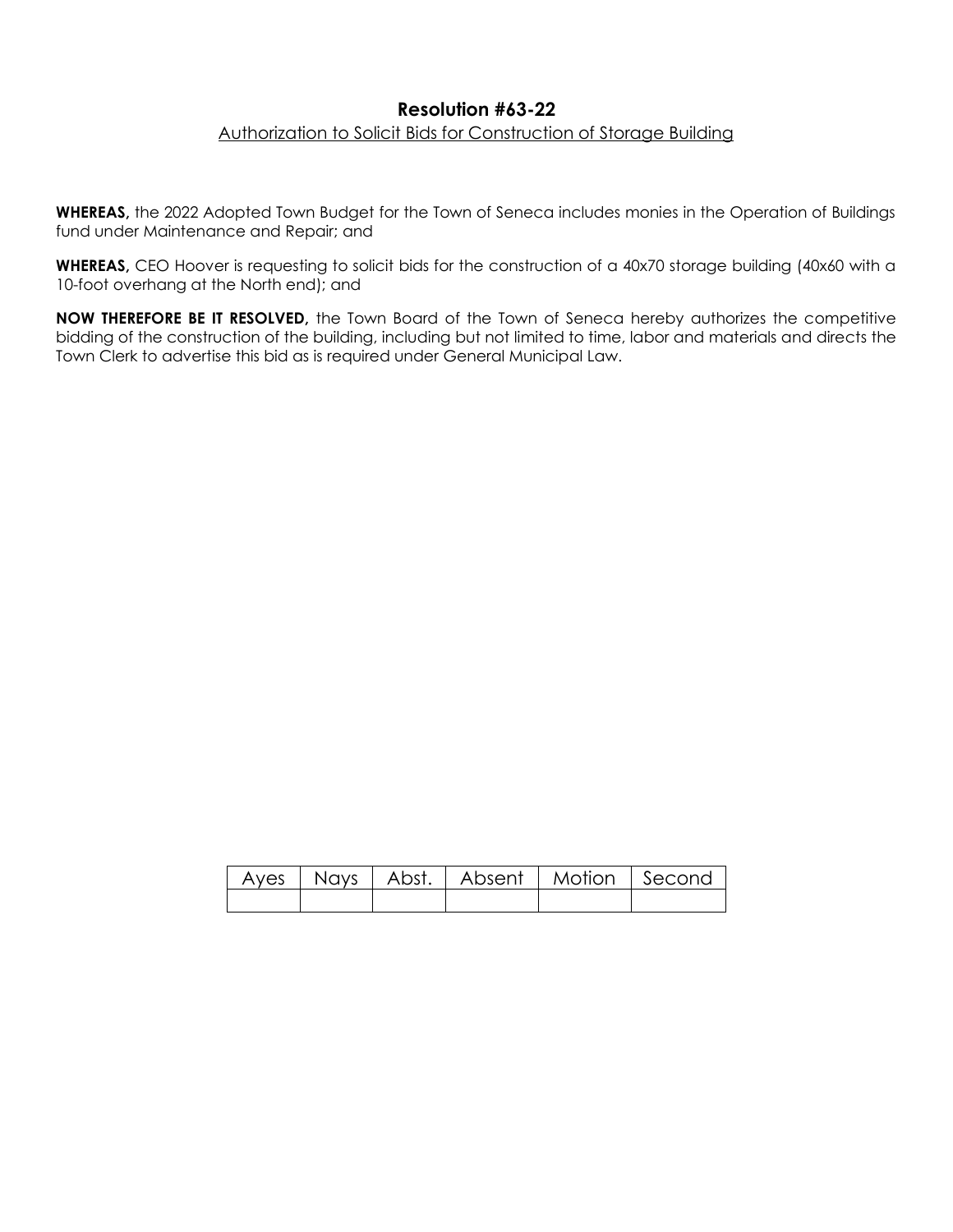# **Resolution #64-22**

Approve Verizon Easement

**BE IT RESOLVED,** the Town Board of the Town of Seneca hereby authorizes an access easement with Bell Atlantic Mobile Systems, LLC (DBA: Verizon Wireless) for ingress and egress from Olson Road to a new telecommunications facility to be installed on lands owned by United Land Stewards, LLC.

|  | Ayes   Nays   Abst.   Absent   Motion   Second |  |
|--|------------------------------------------------|--|
|  |                                                |  |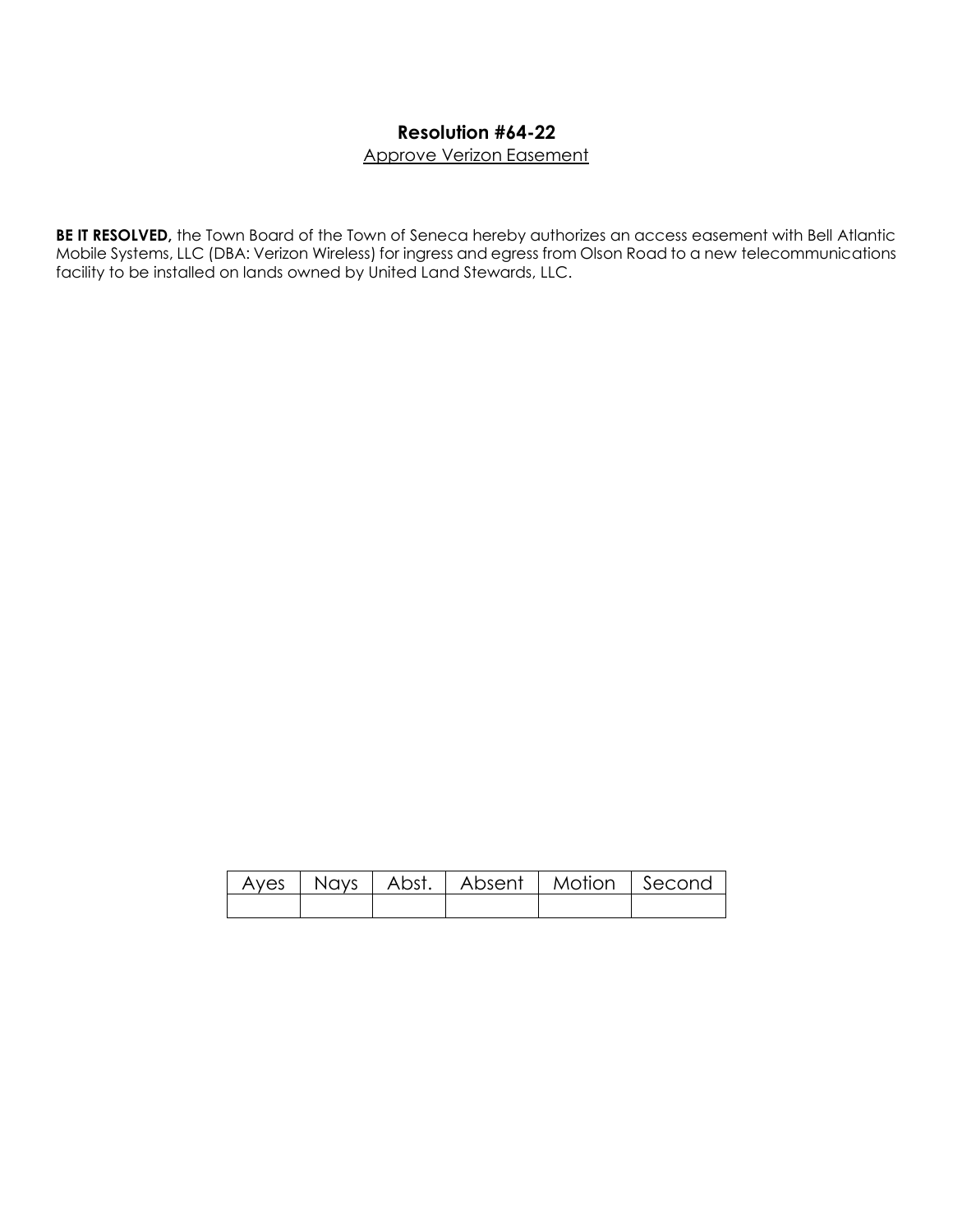## **Resolution #65-22**

### Approve Pavement Quote for Water Department

**WHEREAS,** the Town of Seneca Water Department placed Water Main along Yaegel Road approximately 2 years ago; and

**WHEREAS,** the Water Department had to cut through the paved driveways of a resident and a business (4 spots in total); and

**WHEREAS,** the resident and business owner requested that the driveways get fixed professionally; and

**WHEREAS,** in accordance with the Town of Seneca Procurement Policy, the Water Superintendent has received 2 written quotes; and

**WHEREAS,** it is the recommendation of the Water Superintendent to approve the quote from Upstate Paving for the non-rate job in the amount of \$5,600.00;

**BE IT RESOLVED**, the Town Board of the Town of Seneca hereby accepts the quote from Upstate Paving for an amount not to exceed \$5,600.00.

|  | Ayes   Nays   Abst.   Absent   Motion   Second |  |
|--|------------------------------------------------|--|
|  |                                                |  |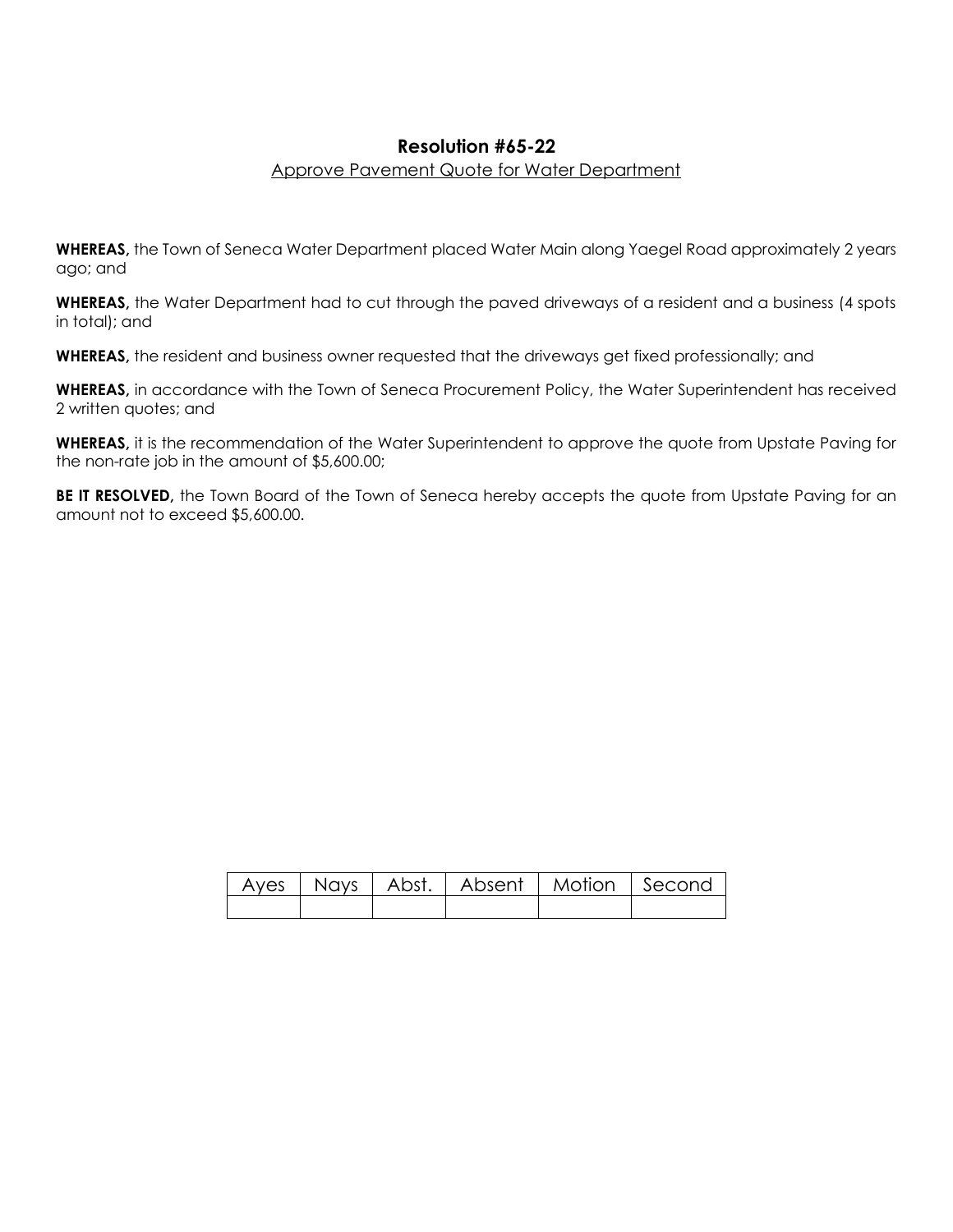# **Resolution #66-22**

### Adoption of Town of Seneca Fair Housing Plan

**WHEREAS,** This Board recognizes that housing opportunities should not be limited to individuals due to discriminatory practices in the sale or rental of housing; and

**WHEREAS,** The Planning Department has prepared a draft Fair Housing Plan based upon the model promulgated by the New York State Office of Community Renewal, which is on file with the Clerk of this Board; and

**WHEREAS,** This Board did duly advertise and hold a public hearing on June 21, 2022 to solicit comment on said draft Fair Housing Plan; and

**WHEREAS,** The Planning and Environmental Quality Committee recommends adoption of this resolution; and

**WHEREAS,** This Board wishes to publicly state its continued commitment to Fair Housing to update in the manner type of actions that Town staff shall undertake to promote Fair Housing throughout The Town of Seneca; now, therefore, be it

**RESOLVED,** That the adoption of the Town of Seneca Fair Housing Plan would designate The Town Supervisor, as the Town's Fair Housing Officer and will:

- 1. Conduct an annual public meeting on Fair Housing and report the steps taken to address fair housing issues cited,
- 2. Maintain information regarding housing discrimination complaints,
- 3. Receive and maintain housing discrimination complaints,
- 4. Forward housing discrimination complaints to the Fair Housing/Equal Opportunity Division of the applicable office of the Federal Department of Housing and Urban Development,
- 5. Provide information to and refer individuals making housing discrimination complaints to appropriate entities and organizations to provide legal and other aid,
- 6. Distribute and post information on Fair Housing and where to make complaints on discriminatory housing practices, and
- 7. Draft proclamations, resolutions, and press releases to publicize April of each year as Ontario County's Fair Housing month in promoting Ontario County's commitment to Fair Housing and methods for the public to obtain fair housing information and make complaints of discriminatory housing practices; and

**FURTHER RESOLVED,** That the adoption of the Town of Seneca Fair Housing Plan constitutes a minor change in departmental responsibilities in the continuation of the Town's commitment to Fair Housing; and further

**RESOLVED,** The adoption of the Town of Seneca Fair Housing Plan is hereby determined to be a class II action exempt from review under the NYS Environmental Quality Review Act and its implementing regulations found at 6 NYCRR Part 617 as it involves the adoption of regulations, policies, procedures and local legislative decision in connection with routine or continuing agency administration and management and does not involve a major reordering of priorities that may affect the environment; and further

**RESOLVED,** That the Town of Seneca Fair Housing Plan on file with the Clerk of this Board is hereby adopted; and finally

**RESOLVED,** that this resolution shall take effect immediately.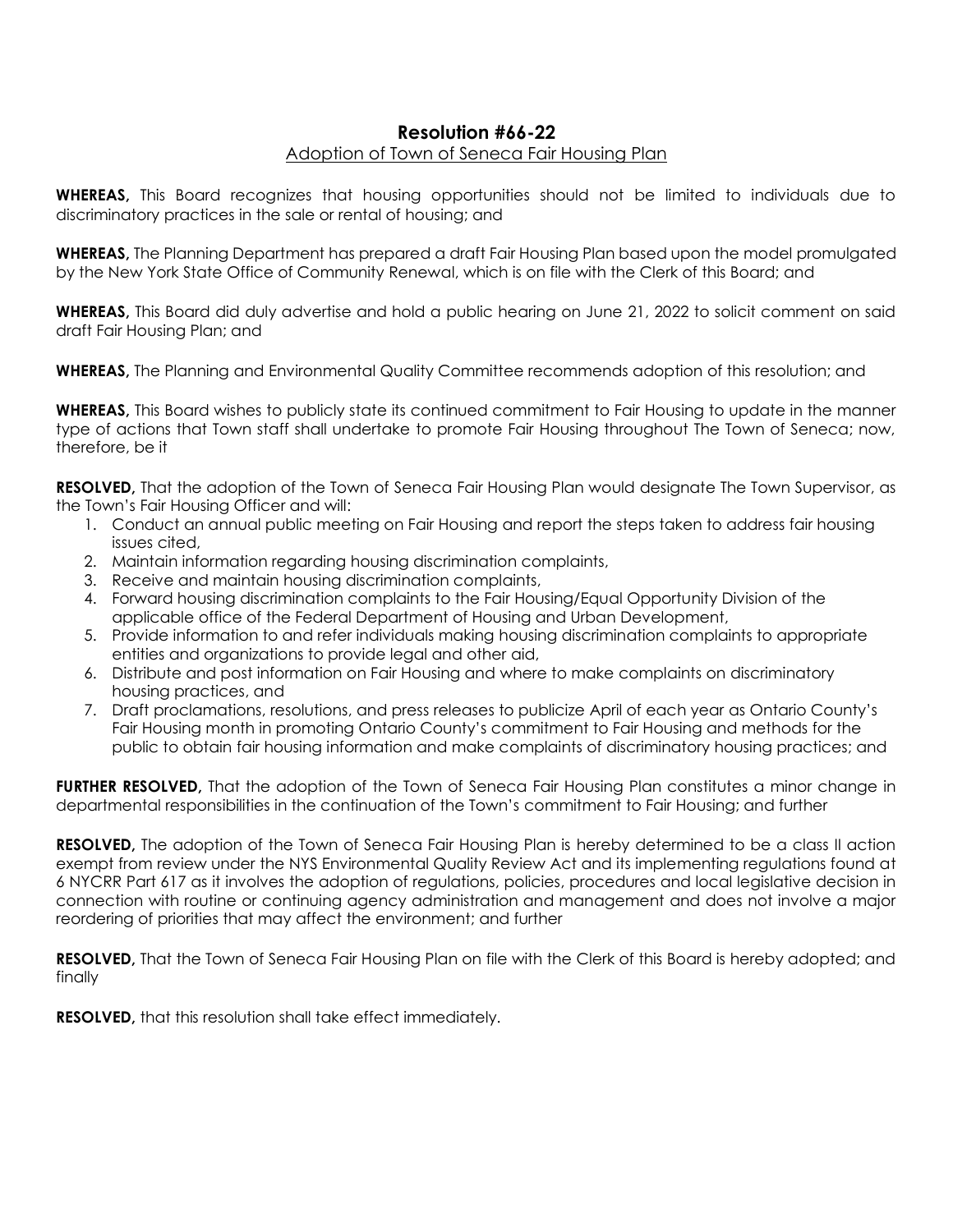## **Resolution #67-22**

### Approve Submission of a Local Government Efficiency Grant Application to New York State Department of State

**WHEREAS,** the Local Government Efficiency ("LGE") Grant program, administered by the New York State Department of State, is intended to incentivize new actions between local governments that will reduce the cost of municipal operations and modernize the delivery of local services; and

**WHEREAS,** the Ontario County (the "County") Administrator has requested the Town of Seneca's support for the submission by the County of a Local Government Efficiency grant application to the New York State Department of State for up to \$200,000.00 per participant for implementation of a prospective Shared Services Project where multiple entities within the County will collaborate in implementation and ultimately transition to an electronic contract and insurance lifecycle management solution (the "Ontario County Electronic Contract and Insurance Lifecycle Management Solution Implementation Project"); and

**WHEREAS,** the Ontario County Electronic Contract and Insurance Lifecycle Management Solution Implementation Project will include: (1) defining existing contracts, insurance and approval processes for each participating entity; (2) defining opportunities for efficiencies and cooperation amongst the participants with contract policies, forms, workflows, vendors, insurance and risk management review; (3) development of training materials for participants and their vendors; (4) development of virtual support database; (5) building of webpage for 24/7/365 access to materials and virtual support database; and

**WHEREAS,** the County will serve as the lead applicant on this grant application; and

**WHEREAS,** the flexibility that has been required to continue to serve its constituents in a COVID-19 world, the increased retirements and workforce transition and the decrease in potential workforce applicants have put added pressure on local governments to be more efficient, and the proposed project between local governments to transition them to an electronic contract and insurance lifecycle management solution will reduce the cost of municipal operations and modernize the delivery of local services both in the collective procurement of software and consultant services and in the administration of contracts and insurance via an electronic software, now therefore, be it

**RESOLVED,** that the Town of Seneca, on behalf of itself and its special districts, supports the application by lead applicant Ontario County for funding from the LGE Grant for the Ontario County Electronic Contract and Insurance Lifecycle Management Solution Implementation Project, in the form as filed with the Clerk of Ontario County Legislature; and further

**RESOLVED,** that the Town Supervisor is hereby authorized to execute a Memorandum of Understanding between the County and other co-applicants on behalf of itself and its sewer/water district (if applicable) agreeing to in good faith negotiate an agreement amongst the County and co-applicants with a consultant to complete the Ontario County Electronic Contract and Insurance Lifecycle Management Solution Implementation Project; and further

**RESOLVED,** that a copy of this resolution be forwarded to the County Administrator.